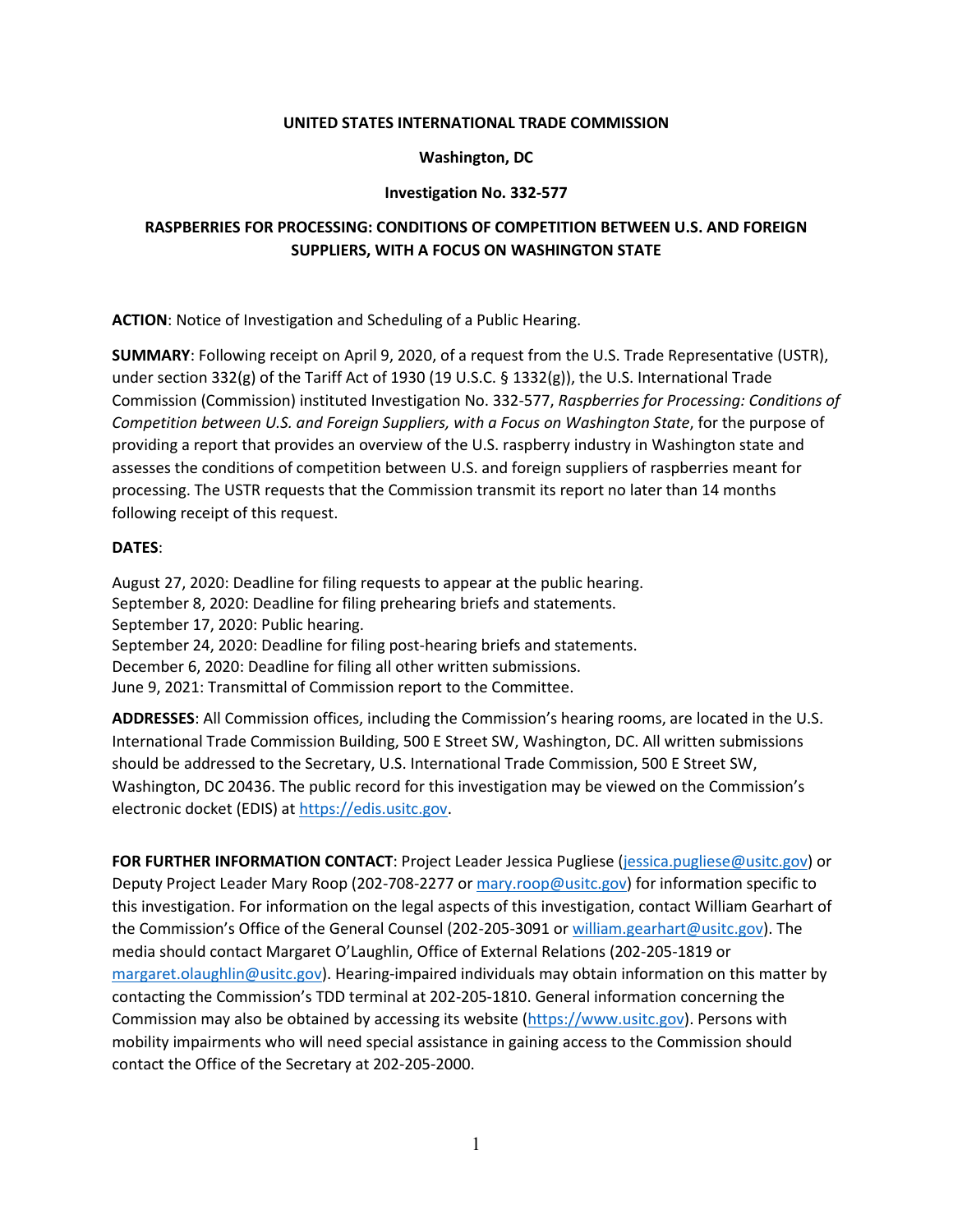**BACKGROUND**: As requested by the USTR, the Commission will conduct an investigation and prepare a report that provides, to the extent practical, the following information:

- 1) An overview of the U.S. raspberry industry in Washington State including fresh raspberries for processing, frozen raspberries, and raspberry juice - as well as an overview of the industries producing fresh and processed raspberries in major producing and exporting countries. The overviews should include information on production and processing volumes and trends, planted acreage, processing capacity, supply chains, domestic consumption, and imports and exports of fresh and processed raspberries.
- 2) Production, pricing, and consumption trends for fresh and processed raspberries in the United States and other major producing and exporting countries over the last five years. Pricing analysis should include the relationship between prices of domestic products and imports of fresh and processed raspberries in the U.S. market to the extent such data is available.
- 3) An overview of U.S. imports of fresh and processed raspberries including information on the main country sources of supply, trade patterns, and supply chains of major suppliers to the United States, as well as an overview of country of origin labeling practices in major U.S. supplier countries.
- 4) A description of foreign government policies, financial aid, and programs that directly or indirectly affect production, infrastructure, exports, and imports of fresh and processed raspberries, including product labeling and food safety regulations, producer support, and tariff and nontariff measures.
- 5) A comparison of the competitive strengths and weaknesses of production and exports of fresh and processed raspberries in the United States and other major producing and exporting countries, including such factors as costs of production, industry structure, technology, product innovation, exchange rates, supply chains and distribution, pricing, marketing regimes, and government policies.
- 6) A qualitative and, to the extent possible, quantitative assessment of the economic impact of imports from major producing and exporting countries on production and prices of U.S. fresh and processed raspberries.

The USTR requested that the report primarily focus on the 2015 to 2019 time period. The USTR requested that the Commission transmit its report no later than 14 months following receipt of this request. In his request letter, the USTR stated that his office intends to make the Commission's report available to the public in its entirety and asked that the Commission not include any confidential business information.

**PUBLIC HEARING**: A public hearing in connection with this investigation will be held at the U.S. International Trade Commission Building, 500 E Street SW, Washington, DC, beginning at 9:30 a.m. on September 17, 2020. Requests to appear at the public hearing should be filed with the Secretary no later than 5:15 p.m., August 27, 2020, in accordance with the requirements in the "Written Submissions" section below. All prehearing briefs and statements should be filed not later than 5:15 p.m., September 8, 2020, and all post-hearing briefs and statements should be filed not later than 5:15 p.m., September 24, 2020. Post-hearing briefs and statements should address matters raised at the hearing. In the event that, as of the close of business on September 8, 2020, no witnesses are scheduled to appear at the hearing, the hearing will be canceled. Any person interested in attending the hearing as an observer or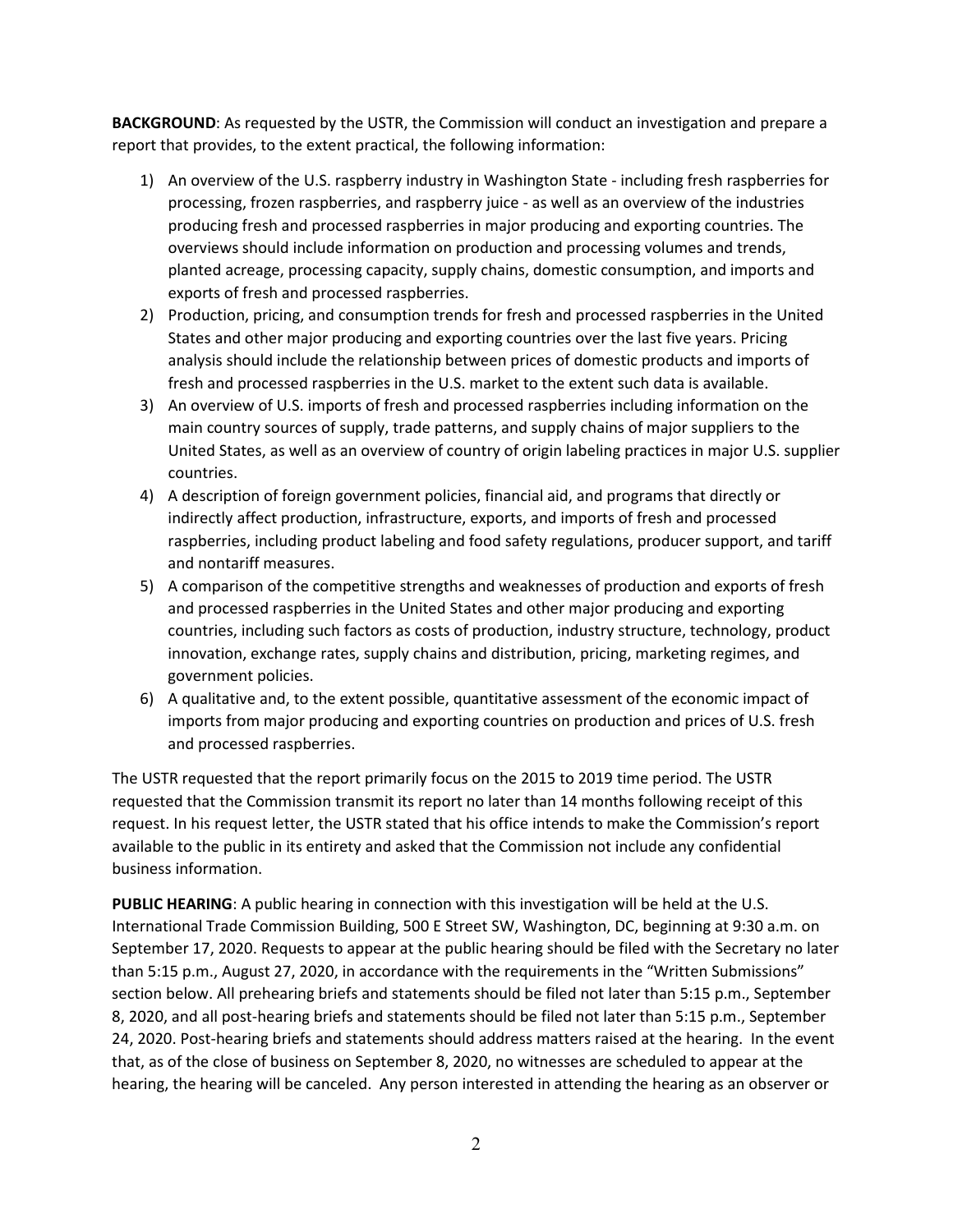nonparticipant should contact the Office of the Secretary at 202-205-2000 after September 8, 2020, for information concerning whether the hearing will be held.

**WRITTEN SUBMISSIONS**: In lieu of or in addition to participating in the hearing, interested parties are invited to file written submissions concerning this investigation. All written submissions should be addressed to the Secretary, and should be received not later than 5:15 p.m., December 6, 2020. All written submissions must conform to the provisions of section 201.8 of the Commission's Rules of Practice and Procedure (19 CFR 201.8), as temporarily amended by [85 FR 15798](https://www.govinfo.gov/content/pkg/FR-2020-03-19/pdf/2020-05767.pdf) (March 19, 2020). Under that rule waiver, the Office of the Secretary will accept only electronic filings at this time. Filings must be made through the Commission's Electronic Document Information System (EDIS, [https://edis.usitc.gov\)](https://edis.usitc.gov/). No in-person paper-based filings or paper copies of any electronic filings will be accepted until further notice. Persons with questions regarding electronic filing should contact the Office of the Secretary, Docket Services Division (202-205-1802) or consult the Commission's Handbook on Filing Procedures.

**CONFIDENTIAL BUSINESS INFORMATION**. Any submissions that contain confidential business information must also conform to the requirements of section 201.6 of the Commission's Rules of Practice and Procedure (19 CFR 201.6). Section 201.6 of the rules requires that the cover of the document and the individual pages be clearly marked as to whether they are the "confidential" or "nonconfidential" version, and that the confidential business information is clearly identified by means of brackets. All written submissions, except for confidential business information, will be made available for inspection by interested parties.

As requested by the USTR, the Commission will not include any confidential business information in its report. However, all information, including confidential business information, submitted in this investigation may be disclosed to and used: (i) by the Commission, its employees and Offices, and contract personnel (a) for developing or maintaining the records of this or a related proceeding, or (b) in internal investigations, audits, reviews, and evaluations relating to the programs, personnel, and operations of the Commission including under 5 U.S.C. Appendix 3; or (ii) by U.S. government employees and contract personnel for cybersecurity purposes. The Commission will not otherwise disclose any confidential business information in a way that would reveal the operations of the firm supplying the information.

**SUMMARIES OF WRITTEN SUBMISSIONS**: Persons wishing to have a summary of their position included in the report should include a summary with their written submission and should mark the summary as having been provided for that purpose. The summary should be clearly marked as "summary for inclusion in the report" at the top of the page. The summary may not exceed 500 words, should be in MS Word format or a format that can be easily converted to MS Word, and should not include any confidential business information. The summary will be published as provided if it meets these requirements and is germane to the subject matter of the investigation. The Commission will list the name of the organization furnishing the summary and will include a link to the Commission's Electronic Document Information System (EDIS) where the full written submission can be found.